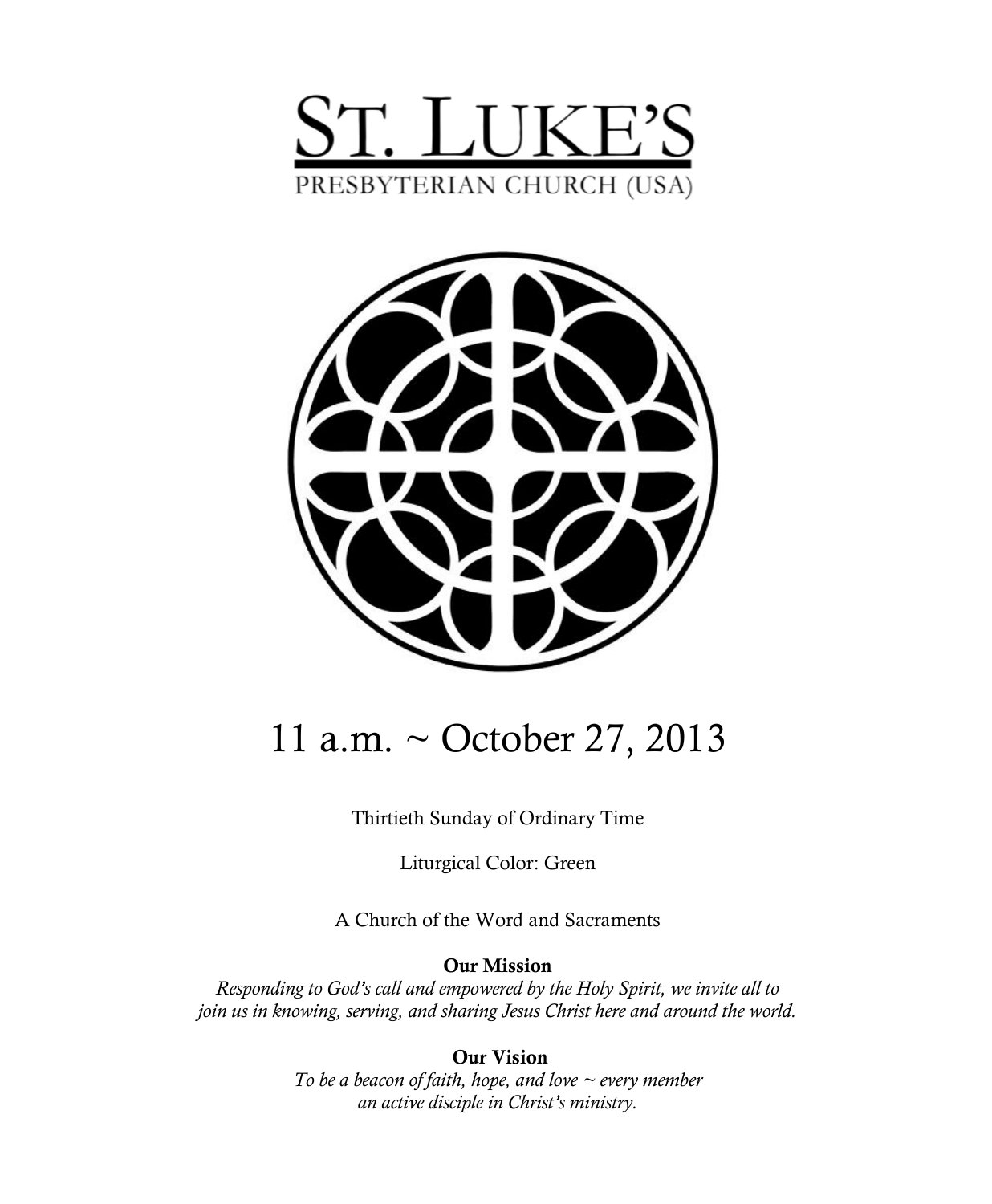# We Assemble in God's Name

# In Preparation for Worship

*Shield and Defender, how worthy You are of the praises we bring. We sing of Your mercy. We tell of Your glory. We speak of Your greatness to the assembled throng. We need only cry aloud and You hear us, O God. You send Your Spirit as our comfort and strength. We shall dwell evermore within Your enfolding protection through the faith of Christ Jesus, in Whose name we pray. Amen.*

| Gathering Prayer of Adoration                                        | Jason Whitener                                                                                                                                                                                                                                                                |                    |
|----------------------------------------------------------------------|-------------------------------------------------------------------------------------------------------------------------------------------------------------------------------------------------------------------------------------------------------------------------------|--------------------|
| Prelude                                                              | Thine the Amen, Thine the Praise                                                                                                                                                                                                                                              | Aaron David Miller |
| *Call to Worship<br>Leader:<br>People:<br>Leader:<br>People:<br>All: | Praise is due to You, O God, for You answer our prayer.<br>We shall be satisfied with the goodness of Your holy temple.<br>By awesome deeds You answer us with deliverance.<br>You are the hope of all the ends of the earth and of the farthest seas.<br>Let us worship God! | Psalm 65           |
| <b>†*Processional Hymn #473</b>                                      | For the Beauty of the Earth                                                                                                                                                                                                                                                   | DIX                |

Celebration of Community **Phil Brown** Minute for Commitment and Rich Crutchfield

\*Invitation to Confession *O Lord Hear My Prayer* Jacques Berthier



Lord, hear my prayer. Come and lis-ten to me.

Words & Music: © 1982, Les Pesses de Taize, GIA Pubilications, Inc. All rights reserved. Reprinted under OneLicense.net A-71933.

#### \*Call to Prayer

Leader: The Lord be with you.

- **People: And also with you.**
- Leader: Let us pray.

**\*congregation standing;** † **seating of worshippers.**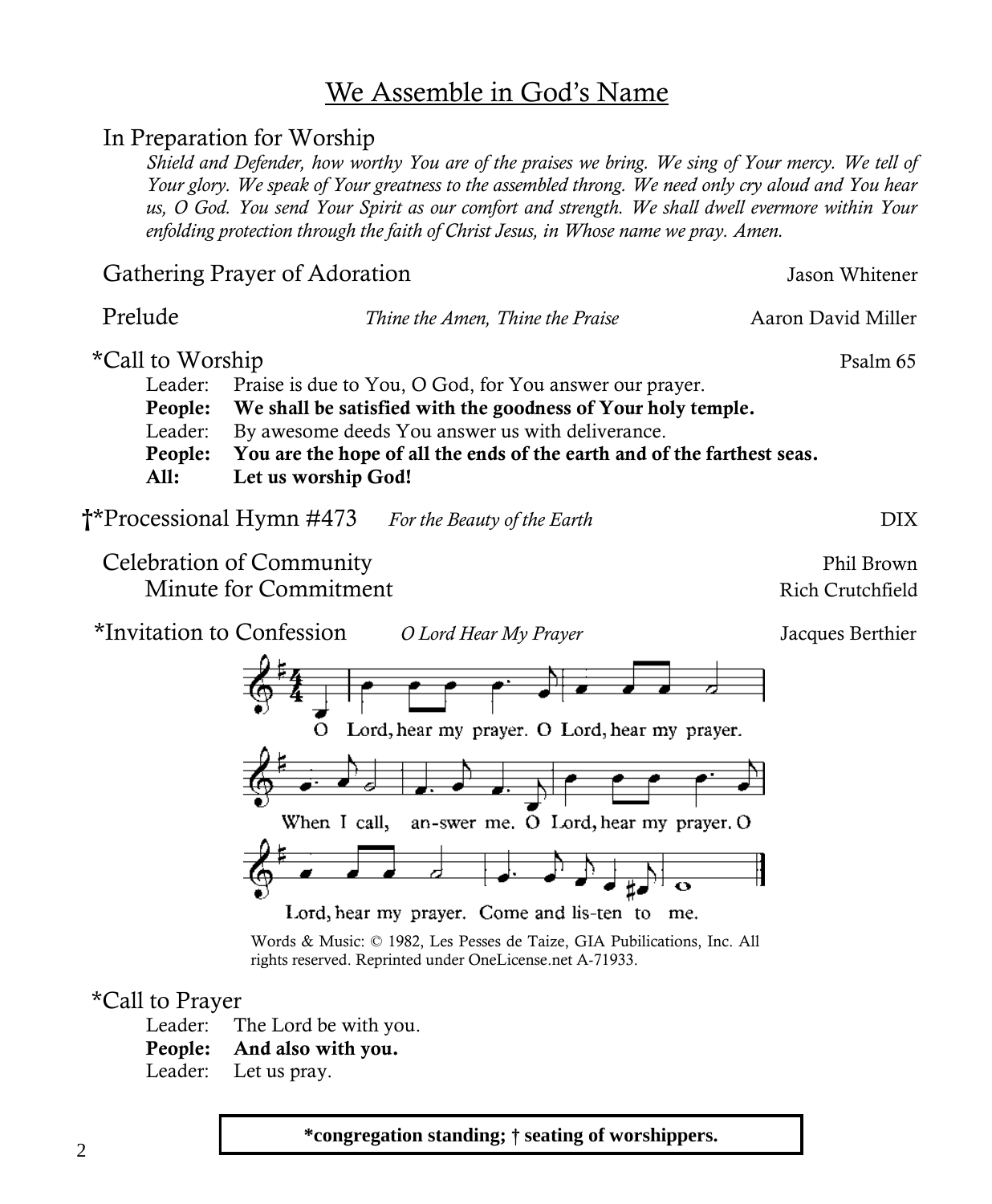\*Prayer of Confession (in unison)

**To fear You is the beginning of wisdom, O God, and to confess our sins can lead to repentance. We acknowledge the wrongs we commit against neighbors; the remarks that aim at tearing them down, the actions that exclude, the subtle and not so subtle distinctions that "put them in their place." Forgive us for our love of comfort in a world that is hungry and thirsty. Help us to amend our ways, through the merit and intercession of Jesus Christ. Amen.**

\*Assurance of Forgiveness

## **†**\*Gloria Patri

**Glory be to the Father, and to the Son, and to the Holy Ghost; as it was in the beginning, is now, and ever shall be, world without end. Amen. Amen.**

The Sacrament of Baptism *Avalyn Brady Romeyn* Jason Whitener

\*The Apostles' Creed (in unison)

**I believe in God the Father Almighty, Maker of heaven and earth, and in Jesus Christ His only Son our Lord; Who was conceived by the Holy Ghost, born of the Virgin Mary, suffered under Pontius Pilate, was crucified, dead, and buried; He descended into hell; the third day He rose again from the dead; He ascended into heaven, and sitteth on the right hand of God the Father Almighty; from thence He shall come to judge the quick and the dead. I believe in the Holy Ghost; the holy catholic church; the communion of saints; the forgiveness of sins; the resurrection of the body; and the life everlasting. Amen.** (Congregation may be seated.)

Baptism Response *Come, Be Baptized* COME, BE BAPTIZED

Choir: Come as a child, come to the waters; to the family of God, come, sons and daughters. Drink of the river, the Lord, the Lifegiver; wash in the love that is sent from above.

#### **ALL: (REFRAIN)**



Words & Music: © 1982, Hope Publishing Co. All rights reserved. Reprinted under OneLicense.net A-71933.

Choir: Come as a child, come, sons and daughters, draw from the well lifegiving waters. Drink of the river, the Lord, the Lifegiver; feel how it pours out the life that is yours.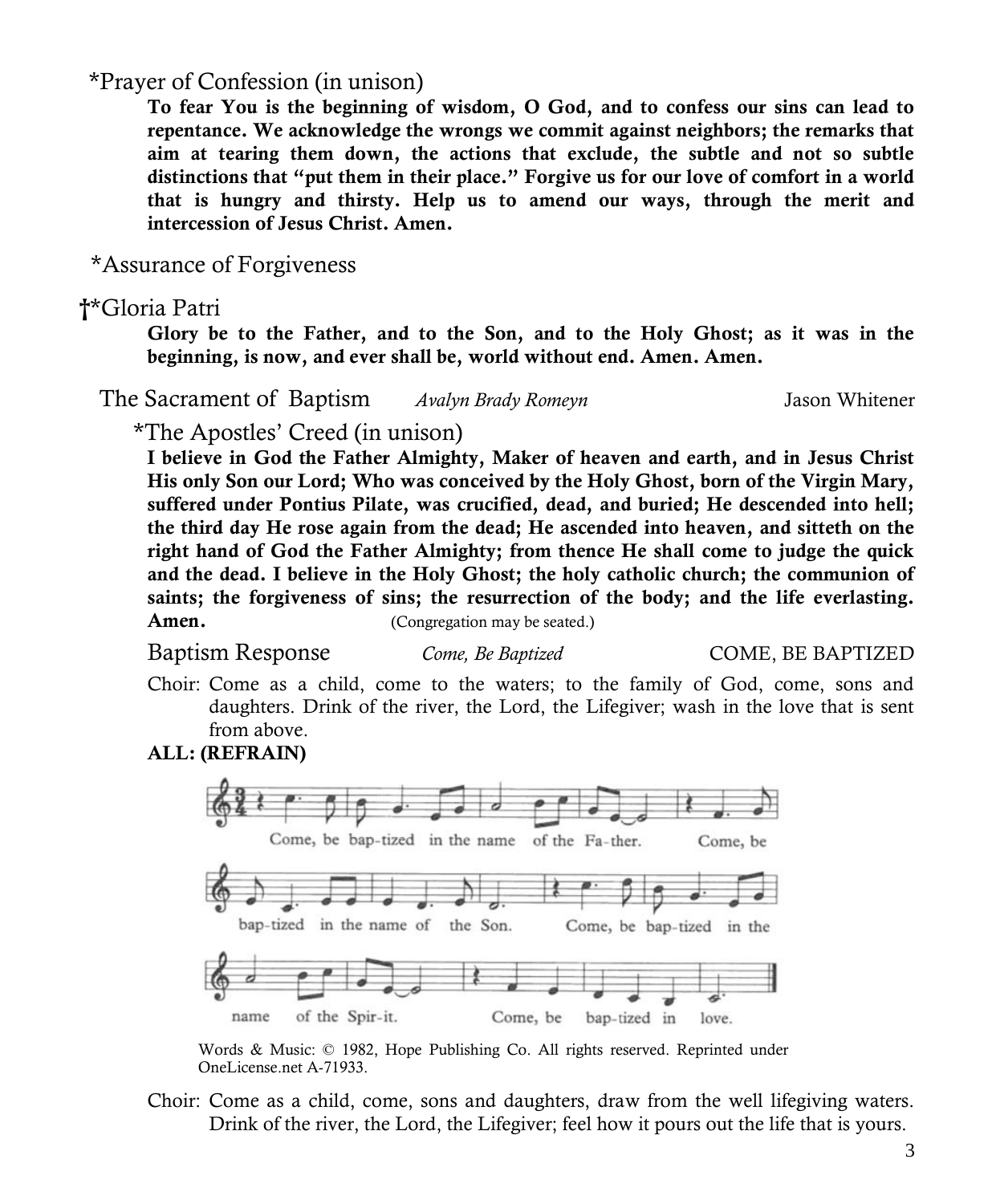*Following the elder's statement, the congregation shall respond:*

**With joy and thanksgiving, we welcome Brady into Christ's church, for we are all one in Christ. We promise to love, encourage, and support her, to share the good news of the gospel with her, and to help her know and follow Christ.**

# We Hear God's Word Proclaimed

# Tell Us Our Story **Phil Brown**

 Children are always welcome to stay in worship. However, if you prefer, parents of children may take them to the nursery. Parents of children in pre-k and kindergarten may take them to the Faithful Friends Class in Room 121.

## Morning Prayer & The Lord's Prayer Shannon Dill

**Our Father Who art in heaven, hallowed be Thy name. Thy kingdom come, Thy will be done, on earth as it is in heaven. Give us this day our daily bread; and forgive us our debts, as we forgive our debtors; and lead us not into temptation, but deliver us from evil. For Thine is the kingdom and the power and the glory, forever. Amen.**

|  | Old Testament Reading |
|--|-----------------------|
|--|-----------------------|

# Leader: The Word of the Lord. **People: Thanks be to God.**

Page 534

 Anthem *Alleluia* Ed Harris Chancel Choir

Come adoring and confessing, Alleluia. Come to God, receive His blessing. God of God and King of Kings, Maker of all wondrous things, sing we praises unto You. Amen.

(Parents may return to their seats during the anthem.)

| New Testament Reading | 2 Corinthians 9:6-15          | Jason Whitener |
|-----------------------|-------------------------------|----------------|
|                       | Pages 1008-1009               |                |
|                       | Leader: The Word of the Lord. |                |
|                       | People: Thanks be to God.     |                |

Sermon *"Overflowing With Thanksgiving"* Jason Whitener

# We Respond to God's Word

## Offering & Dedication of Commitment Pledges

Offertory *God, Whose Giving Knows No Ending* BEACH SPRING Chancel Choir

God, whose giving knows no ending, from Your rich and endless store--nature's wonder, Jesus' wisdom, costly cross, grave's shattered door - gifted by You, we turn to You, offering up ourselves in praise; thankful song shall rise forever, gracious Donor of our days.

Old Testament Reading *Psalm 119:97-105* Maddie Dill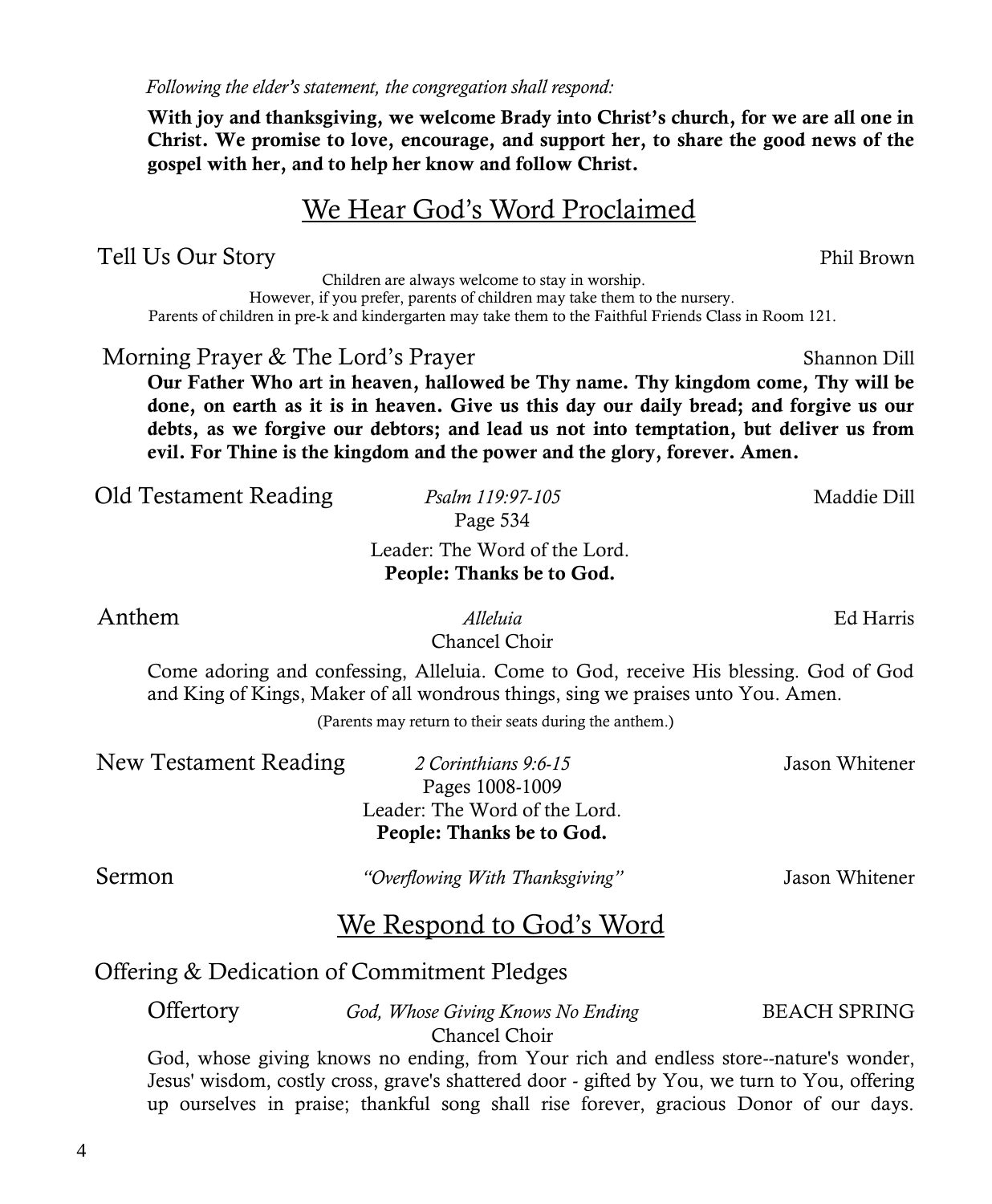Skills and time are ours for pressing toward the goals of Christ, Your Son: all at peace in health and freedom, races joined, the Church made one. Now direct our daily labor, lest we strive for self alone. Born with talents, make us servants fit to answer at Your throne. Treasure, too, You have entrusted, gain through powers Your grace conferred, ours to use for home and kindred, and to spread the gospel word. Open wide our hands in sharing, as we heed Christ's ageless call, healing, teaching, and reclaiming, serving You by loving all. (*Robert Edwards*)

\*Doxology

**Praise God, from Whom all blessings flow; Praise Him, all creatures here below; Praise Him above ye heavenly host; Praise Father, Son, and Holy Ghost. Amen.**

\*Prayer of Dedication Chris Wiseman

# We Go in God's Name

# Commissioning of Mountain T.O.P. Mission Team

| *Sending Hymn #555                                                                        | Now Thank We All Our God                                                                                                                                                                                                                      | NUN DANKET ALLE GOTT                                                                      |
|-------------------------------------------------------------------------------------------|-----------------------------------------------------------------------------------------------------------------------------------------------------------------------------------------------------------------------------------------------|-------------------------------------------------------------------------------------------|
| *Benediction                                                                              |                                                                                                                                                                                                                                               |                                                                                           |
| *Benediction Response                                                                     | What Does the Lord Require?<br>Chancel Choir                                                                                                                                                                                                  | Jim Strathdee                                                                             |
| your God. (Micah 6:8)                                                                     |                                                                                                                                                                                                                                               | What does the Lord require of you? To seek justice and love kindness and walk humbly with |
| *Postlude                                                                                 | Guide Me Ever, Great Redeemer                                                                                                                                                                                                                 | J. Bert Carlson                                                                           |
|                                                                                           |                                                                                                                                                                                                                                               |                                                                                           |
| Grandparents: Dirk & Carol Romeyn, and Marcus & Jean Kuhn, and Great Aunt: Roberta Moore. | Baptism of Avalyn Brady Romeyn, daughter of Lexi & Krister Romeyn, little sister of Braxton Romeyn.<br>As we welcome Brady into our church family, the following friends and family<br>are also here to help celebrate this special occasion: |                                                                                           |
|                                                                                           |                                                                                                                                                                                                                                               |                                                                                           |

# Flowers

The flowers are given to the Glory of God and in loving memory of Stephen Roy Hamlin.  $\sim\sim\sim\sim\sim$ 

Serving Today

**Acolytes: Crucifer:** Scott Whitener, **Candle Lighter:** Catherine Kitchens, **Bible Bearer:** Elliott McGoldrick, **Bell Ringer:** Kristin Wadsworth **Faithful Friends:** Leslie & Shawn Hamlin **Chancel Guild:** Stacey Kruse **Continental Breakfast:** David & Betsy King **Nursery Supervisor:** Amanda Dunnick **Open/Close:** Bruce Jones **Sound Crew:** Brad Troha **Ushers:** Bob Johnson - captain, Diane & Peter Bain, Linda & Jared Elliot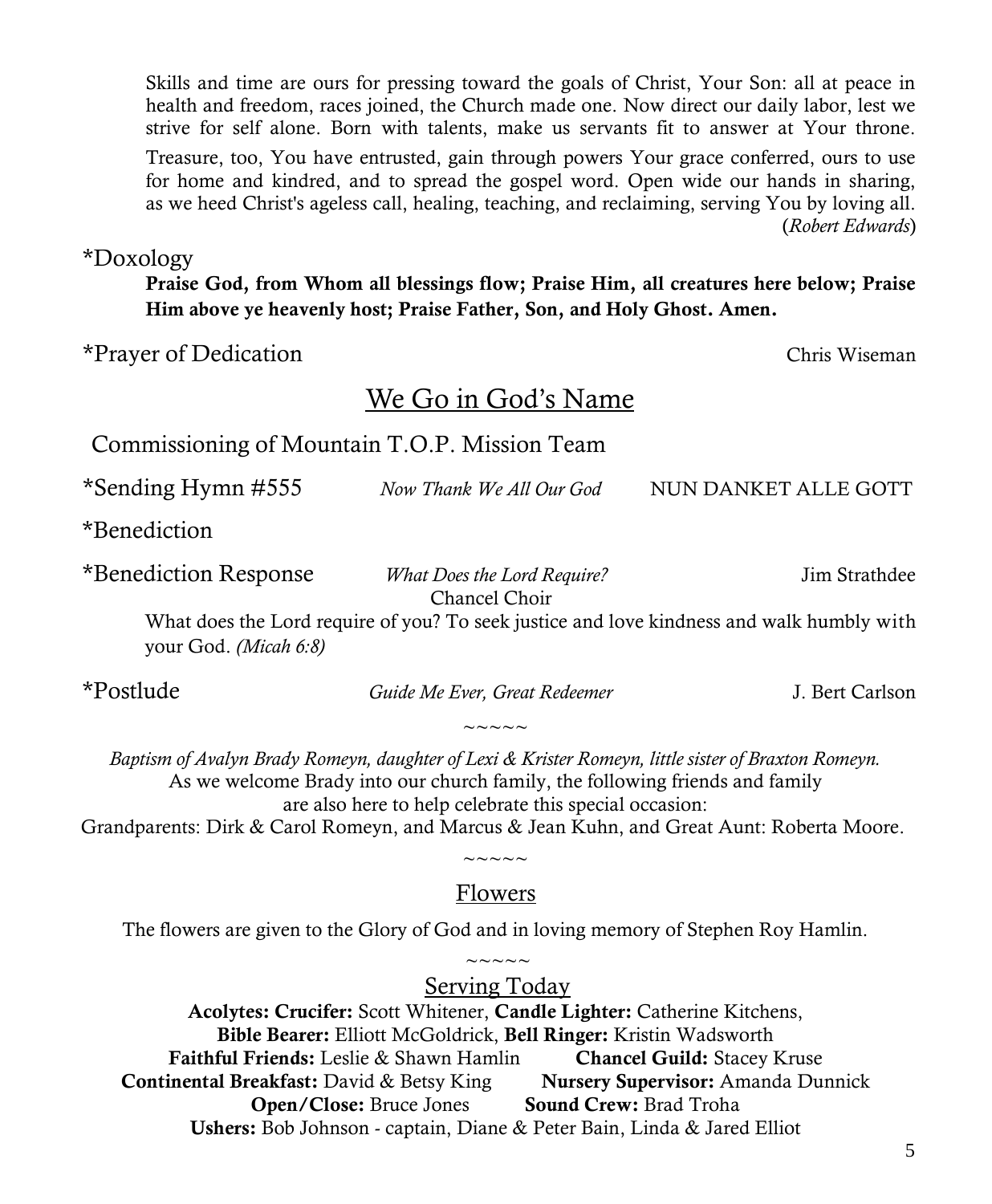# St. Luke's Mission Team to Mountain T.O.P.

The Tennessee Outreach Project is in the rural Cumberland Mountains of Tennessee. Once there, we join others to work in the service camp with building projects. Please keep the following members of the mission team in your prayers, October 31-November 3, as they go out into the mountains of Tennessee and as they return with new friendships and experiences:

| <b>Rosemary Armstrong-Burton</b> | Val DeFriece           | <b>Ted Guerrant</b> | <b>Tom McIntosh</b> |
|----------------------------------|------------------------|---------------------|---------------------|
| Marylyn Brown                    | <b>Shannon Dill</b>    | <b>Stacey Kruse</b> | Daryl Moore         |
| Jennifer Colquit                 | <b>Jim Giesler</b>     | Diane Markel        | <b>Anne Patrick</b> |
|                                  | $\sim\sim\sim\sim\sim$ |                     |                     |

**Congregational Meeting, Today:** The Session of St. Luke's has called a congregational meeting following the 11 a.m. worship service on October 27, 2013. The purpose of this meeting is to elect the at-large congregational members of the 2014 Officer Nominating Committee.

**"Overflowing with Thanksgiving" - Commitment Sunday TODAY!** Wonderful weather, beautiful foliage and a bountiful harvest - all God's blessings for which to be thankful this time of year. We invite you to consider the things about St. Luke's for which you are thankful. Perhaps it's fellowship with friends, support during trying times or service to our community that brings you to St. Luke's doors. Our love, concern and time are often the things other people are most thankful for. Paul tells the church at Corinth *"This service that you perform is not only supplying the needs of the Lord's people but is overflowing in many expressions of thanks to God."* (2 Corinthians 9:11-12)

During the normal offering time, you will be invited to come forward with both your offering and your *Commitment Pledge* and place them in the basket. If you have already turned in a pledge, please come forward as a symbol of your commitment to this campaign and to Christ's church. To continue our expression of thanks, we will celebrate our commitments with a reception on **Sunday, November 3** after the 11 a.m. service.

**Family Promise Celebrates 25 Years:** This past week of October 20-27 was "Family Promise Week" and was celebrated nationwide. Did you know that one out of every four people who is homeless is a child?...Or that families with children make up 40% of the homeless people in this country? In is a national problem. Our local affiliate, Family Promise of North Fulton/DeKalb, is one of 182 programs across the country uniting the faith community to help children and their families who are homeless. Family Promise Week raises awareness about the issue as well as celebrates the service of our congregation and others to serve our brothers and sisters in need. You can participate by signing up to volunteer or visiting www.FamilyPromiseNFD.org to learn more.

**Family Promise:** Our next hosting week of volunteer opportunities will be **November 24 through December 1**. Here is the link to sign up and serve: http://goo.gl/GZqMzM. Betsy King (770-394-2742) and Beth Underhill (678-491-1765) will again serve as our volunteer coordinators. Annie Hardy (770-804-8049) will be in charge of food.

**Holiday Shopping Spree:** It's the most *wonderful* time of the year! St. Luke's Little Saints is bringing *wonderful* vendors, baked goods, frozen entrees and Silent Auction items to the Great Hall for our annual fundraiser. Please support our church weekday school by shopping for unique, handmade and exceptional gifts on the following dates: **Wednesday, November 6, 9:00-1:00 & 5:00-8:00 (during FEAST!); Thursday, November 7, 9:00-1:00.** 

**Your "Foundation for the Future" Dollars at Work**: Thanks to the "Foundation for the Future" campaign and the leadership of Elder Dave McKenney, we are proceeding with several projects to improve our facilities. We have contracted for new windows in the sanctuary. This work has already begun and will take several weeks to complete. We are also having the EIFS (stucco) refinished on the sanctuary. This is being done by Painter Waterproofing and Restoration, a company owned by our own Tate Painter. When these projects are finished, the shed roofs on both sides of the sanctuary will be re-roofed. Then, when all the trucks have left, we will have the parking lot resealed and restriped.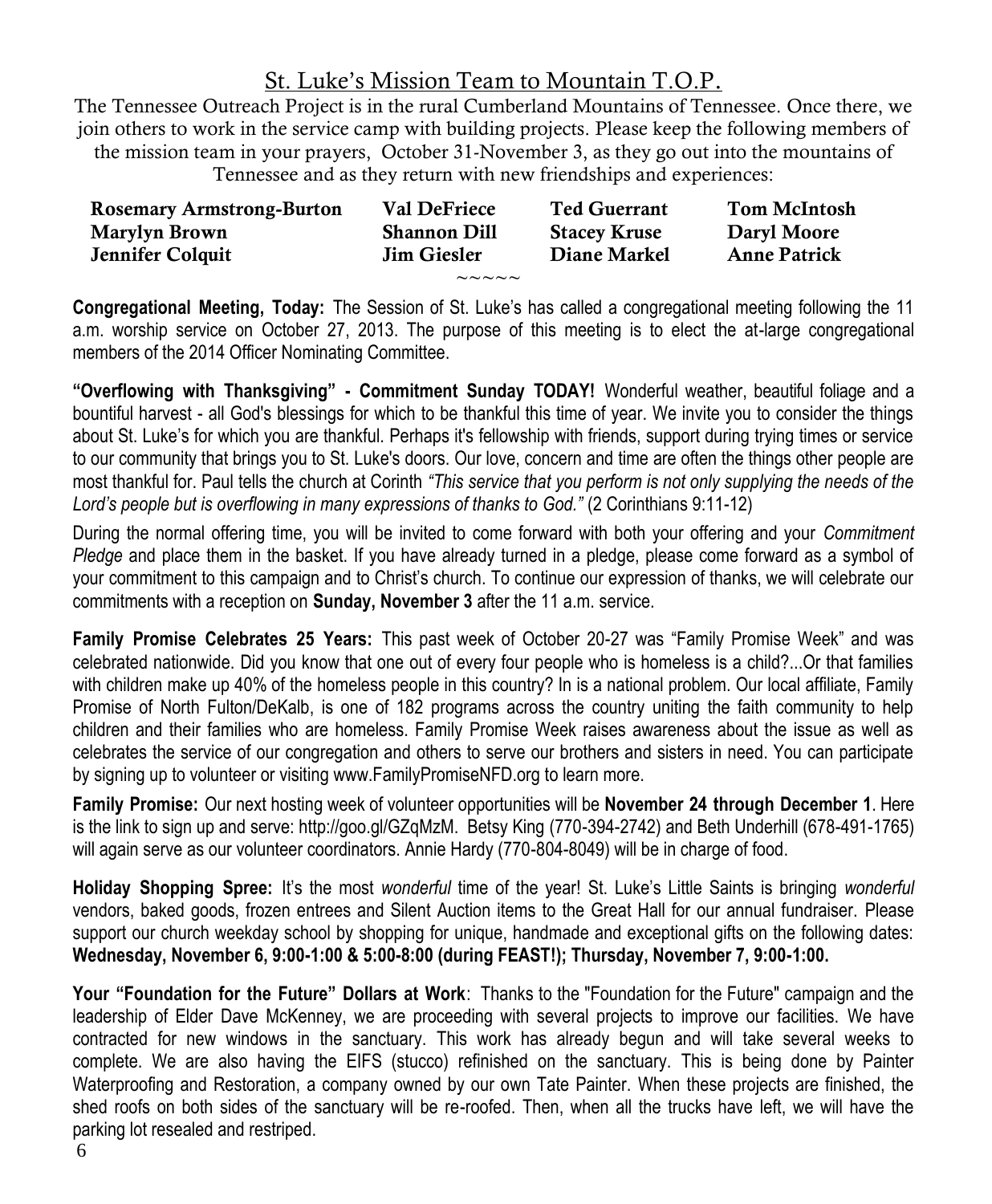**Name Tag Sunday:** Next Sunday, November 3, is Name Tag Sunday. Wear your name tag from work, military, college, church, camp, or a blank one will be provided so your fellow worshippers can greet you by name.

**Fall Back Next Weekend:** Don't forget to turn your clocks back one hour before you go to bed on Saturday night!

# KNOW

**FEAST for ALL!** You can sign up weekly for dinner on the blue pew cards, or call Sally Hawkins in the church office by noon on Monday. To access the menu for Wednesday Night Dinners go to http://www.slpres.org/fellowship.asp and click on "click here to view Fall 2013 menu" or check a copy of the menu on the lobby bulletin board.

**Men's Bible Study:** Meets every Friday, year round, 6:40 - 8 a.m. in the Parlor, Room 145, and is led by Dave Elkins. Gather with other men before you start your day to share in Bible study and fellowship. We are studying First John.

## *St. Luke's Presbyterian Women (SLPW)*

**Tuesday, November 5 at 7 p.m.:** Coordinating Team Meeting **Circle Meetings** (All Circle meetings are held in the Parlor, Room 145.) **Monday, November 11,** 9:30-11 a.m. (Child care is available for this circle.) **Monday, November 11,** 7:30-9 p.m. **Tuesday, November 12**, 9:30-11 a.m.

**Circle item for November:** Items for Santa Claus Express. **Book Study:** *"Namesake: When God Rewrites Your Story"* by Jessica LaGrone. Lesson: Chapter 2: Let Go and Grab onto God. The story of Jacob.

Questions? Contact Ellen Womack, Moderator, at epwomack@bellsouth.net or 770-913-0314.

#### *Adult Sunday School ~ Next Sunday ~ 9:30-10:30 a.m.*

**Faith Foundations, Room 232:** We are studying the Gospel of Matthew with emphasis on the Church as an earthly manifestation of the kingdom of God. Lesson: The Messiah's Vocation.

**FINCH (Families in Christ), Room 203:** This class brings together parents and adults to learn and grow in their faith and their ability to share that faith with their families. Next week we will begin a study of the Marriage Enrichment series where we will have some guest teachers from the SLPC Marriage Enrichment Group.

**The New Testament - The Historical Jesus,** Room 145, Parlor: This is a series of DVD lectures by Professor Bart D. Ehrman, James A. Gray Distinguished Professor at the University of North Carolina at Chapel Hill. Dr. Ehrman's lectures will extend into early December, 2013.

**Seasons of the Spirit, Room 231-233:** A biblically-based discussion class following the revised common Lectionary. Lesson: What can the story of Zacchaeus teach us today? (Luke 19:1-10).

**Soul Food, Room 235, Finding Sustenance for Faithful Living:** Fellowship, study and discussion on a range of topics related to spirituality in our lives. The "Thoughtful Christian" curriculum provides the source material for this class.

Questions? Contact Shannon Dill at shannondill@slpres.org or 770-393-1424 ext. 229.

#### *Youth Connection (SLYC)*

**Youth Sunday School:** Sundays, 9:30-10:30 a.m. in the Youth rooms. **No Youth Connect tonight.** Youth and their families will be helping with Trunk-n-Treat tonight. **Youth Choir:** Immediately following Trunk-n-Treat tonight at 6:30 p.m.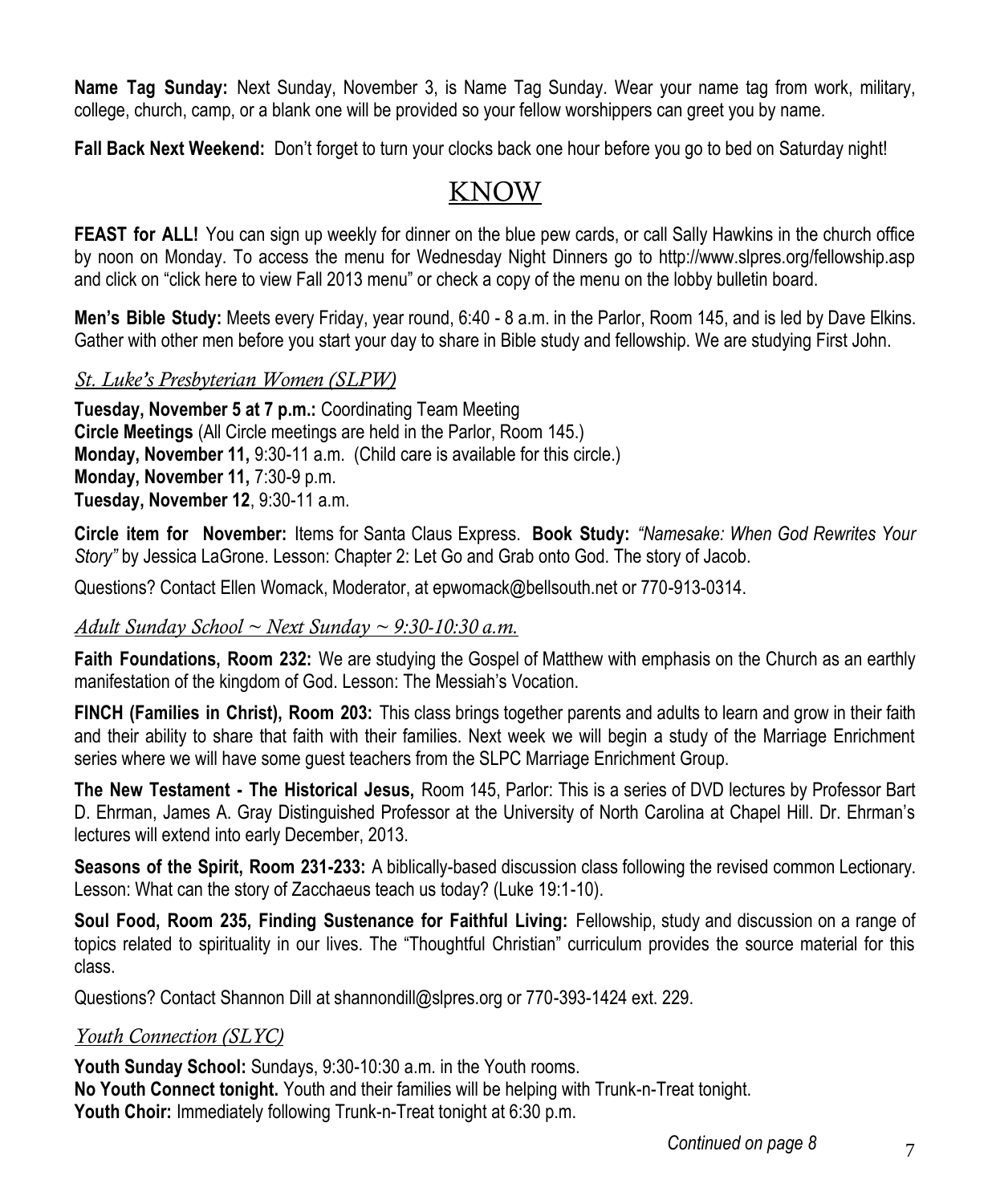**FEAST for ALL Youth, Wednesdays**: Dinner together from 5:45-6:25 in the Great Hall; Program from 6:25-7:15 in the Senior High Room. We will check in about the headlines from the news and then spend some time hanging out and re-energizing through recreation.

#### *News from SPLASH! Children's Ministries*

**Trunk-n-Treat ~ TONIGHT from 4 to 6:30 p.m.!** Complete details are on the church website (www.slpres.org).

**Sweet Kids' Outreach Project for CAC!** Please consider bringing a bag of Halloween candy tonight as a donation to the kids served by our local Community Assistance Center. The candy may be placed in our "car trunk" in the main lobby through TONIGHT. We will deliver it to CAC so that more families might share in the fun of Halloween.

**Family Advent Calendars:** Our matchbox calendars with Advent activities were so popular last year, we decided to offer them again to families who may not already have one. Craft tables will be set up in the lobby throughout November, along with the packet of daily activity slips. If you still have your calendar, simple pick up a new packet of slips.

# SHARE

**Last Sunday, St. Luke's Church welcomed 21 guests to its worship services.** Each Sunday, many of our pews will have a first-time or repeat visitor. Your warm welcome to our guests expresses the inviting and hospitable character of this congregation. Your smile and welcoming word make a difference.

**Jobs & Java - St. Luke's Job Seekers Support Group on Tuesday, October 29:** We will meet at noon in Room 230 for networking and support. For information, contact Jim Garrison, jimgarrison@mindspring.com, or Jared Elliot, jared.elliot@att.net.

**St. Luke's Men's Golf Fellowship, November 2:** We play the first and third Saturday of the month, March-November. Join us for a great time of golf and fellowship. Sign up at st-lukes-golf@att.net, providing an email address and cell phone number. Contact Dave Elkins at d.elkins@att.net or 770-458-6415 if you would like to play.

**Stephen Ministry:** SAVE the DATE and don't be late! Come celebrate on **November 3rd** our 4th annual Stephen Ministry Sunday. We invite you to join us for a continental breakfast in the lobby. We are excited to share with each and everyone, "Who I Am Makes a Difference"!

**Men's Breakfast, Saturday, November 9:** Wondering where you are going to have breakfast on Saturday, November 9? Easy answer - Dodd-Sterling UMC at 9 a.m. Join us as we reconnect with Reverend Melson and our good friends at Dodd-Sterling UMC! We have much to celebrate and much to do in partnership in the years ahead. Address: 3272 Browns Mill Road SE, Atlanta 30354. For any of you who are interested in car pooling, meet in the St. Luke's parking lot on the Manhasset side in time for an 8:15 a.m. departure. I hope you can make it. Questions? Contact Daryl Moore at H: 770-395-6278, C: 404-993-6203, or ddmoore@yahoo.com.

**Marriage Enrichment Group Monthly Meetings:** Mark your calendars for the third Sunday of the month for our group meetings. Our next fall meeting is **November 10** (one week earlier) from 5 to 6:30 p.m., starting in Room 203. Child care is provided. New couples or couples with questions may contact Kimey and Mark Reed at kimeyreed@gmail.com or 404-441-8614.

**Presbyterian Women Bake Sale - Sunday, November 17 & December 15:** November 17, 9 a.m. to 12:30 p.m., is a bake sale with their famous loaves of pumpkin bread and cranberry-orange bread in large and small loaves. The small loaves will be \$4 and the large loaves will be \$8. You may place your orders for triple-chocolate bread, orangecranberry bread, and pumpkin bread for pick-up on December 15. If you want to order a quantity or pre-order, please sign up in the lobby by November 10, or contact Katherine Robeson at khrobeson@gmail.com.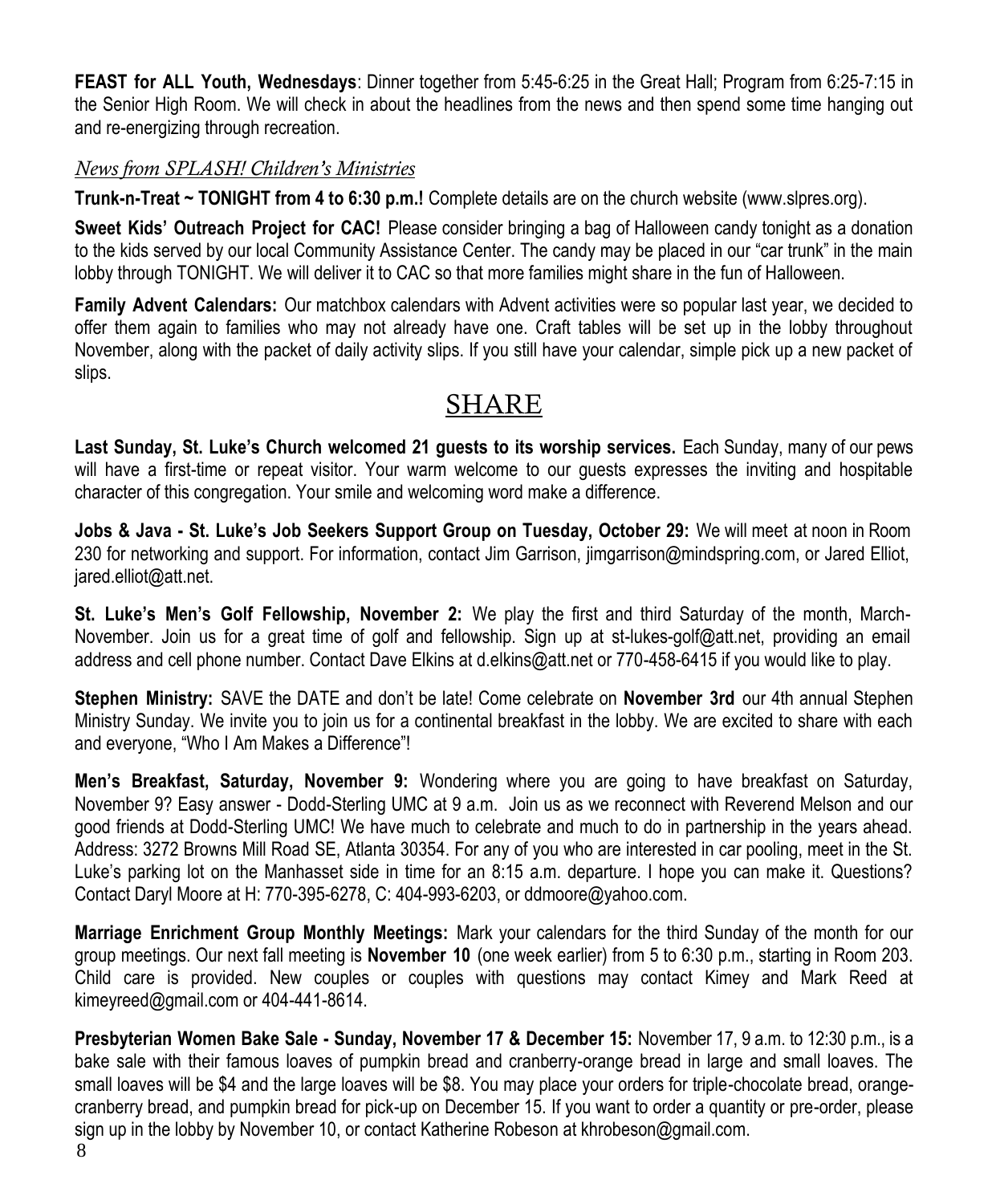**Square Dance Time - Sunday, November 17, 5:30-7:30 p.m. in the Great Hall:** Get out your dancing shoes, pack up the family, and come to St. Luke's for a country dinner of hot dogs, beans, salad, veggies, iced tea, water, lemonade and a great dessert of apple pie and ice cream. Then it is SQUARE DANCE TIME!! No need to worry, we have a caller that will help those who need a little help to learn how to square dance and for those who know, here is a chance to brush up on your skills. Donations will be accepted at the door. See the information in the lobby.

**Life Line Screening at St. Luke's, Monday, November 18:** Do you know how to recognize the warning signs of a stroke? Protect your health by finding out your risk of having a stroke by participating in the Life Line Screening that will be here at St. Luke's. Through ultrasound they evaluate the carotid arteries for the buildup of fatty plaque which is the leading cause of stroke. To sign up, you MUST pre-register through the Helping Hands website (www.helpinghandsforhealth.com). You will get a \$10 discount and they will donate \$10 to St. Luke's. Pick up a brochure in the main lobby kiosk for more information. Questions? Contact Sally Hawkins in the church office.

**Operation Christmas Child:** Every year St. Luke's helps with Operation Christmas Child, which brings great joy and hope to children in desperate situations worldwide through simple gift-filled shoe boxes and the good news of God's love. This is a simple, yet powerful way to share God's love. Fill empty shoe boxes with simple and inexpensive gifts for Operation Christmas Child and change the life of a child/family forever. Brochures and shoe boxes are available in the lobby. The final drop-off date is **November 18 by 6 p.m.** in the lobby. Questions? Contact Meg Wallace, megwallace24@gmail.com or 404-293-1328.

**Faith & Film, and Potluck Dinner on Friday, November 18:** All adults are welcome to join us for a potluck dinner and movie in Room 207 in Sheppard Hall (Senior High Room). Dinner starts at 7 p.m. and the movie starts at 7:45 p.m. We will be watching *The Hiding Place.* Please RSVP at connie@salesfitness.com to let Connie and Nick Nicholson know that you are coming and if you would like to help with food.

**Better Marriages Getaway Weekend for Your Marriage:** Registration is underway for the Better Marriage Getaway Weekend, "Pathways to the Heart", **February 14-16, 2014** at the Sea Palms Resort in St. Simons Island, GA. The registration fee is \$225 per couple before January 13 (then \$255). The hotel room is booked separately at \$129 per night. Registration forms can be found at www.BetterMarriagesGA.org or contact Kimey and Mark Reed at kimeyreed@gmail.com or 404-441-8614 for more information. This would be a fantastic Valentine's gift.

**The Worship Exploratory Task Force Committee wants to hear from you!** We are engaged in ongoing discussions on how we can better serve our congregants in worship. Please contact a member of the committee or Bruce Jones - chair, [stratocaster2@comcast.net o](mailto:stratocaster2@comcast.net)r 404-304-5346, with your comments, concerns, and suggestions. Members of the committee are Mary Louise Connor, Parker Cutler, Debi Elkins, Jim Giesler, Jill Hudson, Tom Loftis, Clair Maxwell, Wendy Moreland, Paula Morris, Roby Price, Kimey Reed, Edna Schell, Jim Schell and Jason Whitener.

## *From the Choir Loft*

**CHRISTMAS is just around the corner.** Be a part of choir as we begin our rehearsal of Christmas music this week for Toys for Tots and Lessons and Carols. It would be great to have YOU singing up front for these special seasonal events. Contact Clair Maxwell (clairmaxwell@slpres.org or 770-393-1424 ext. 227) about participating and sharing your musical gifts. Additionally, you are welcome to join the Chancel Choir on **Sunday, November 24** as we sing "Now Thank We All Our God." Join us!

**Chancel Choir (adults)** Wednesdays, 7:30-9 p.m. **Festival Ringers (youth & adults)** Wednesdays, 6:15-7:15 p.m. **Youth Choir (6th-12th grades)** Sundays, 7-8 p.m. **Westminster Choir (2nd-5th grades)** Wednesdays, 5-5:45 p.m. **Cherub Choir (4 years - 1st grade)** Wednesdays, 5:15-5:45 p.m.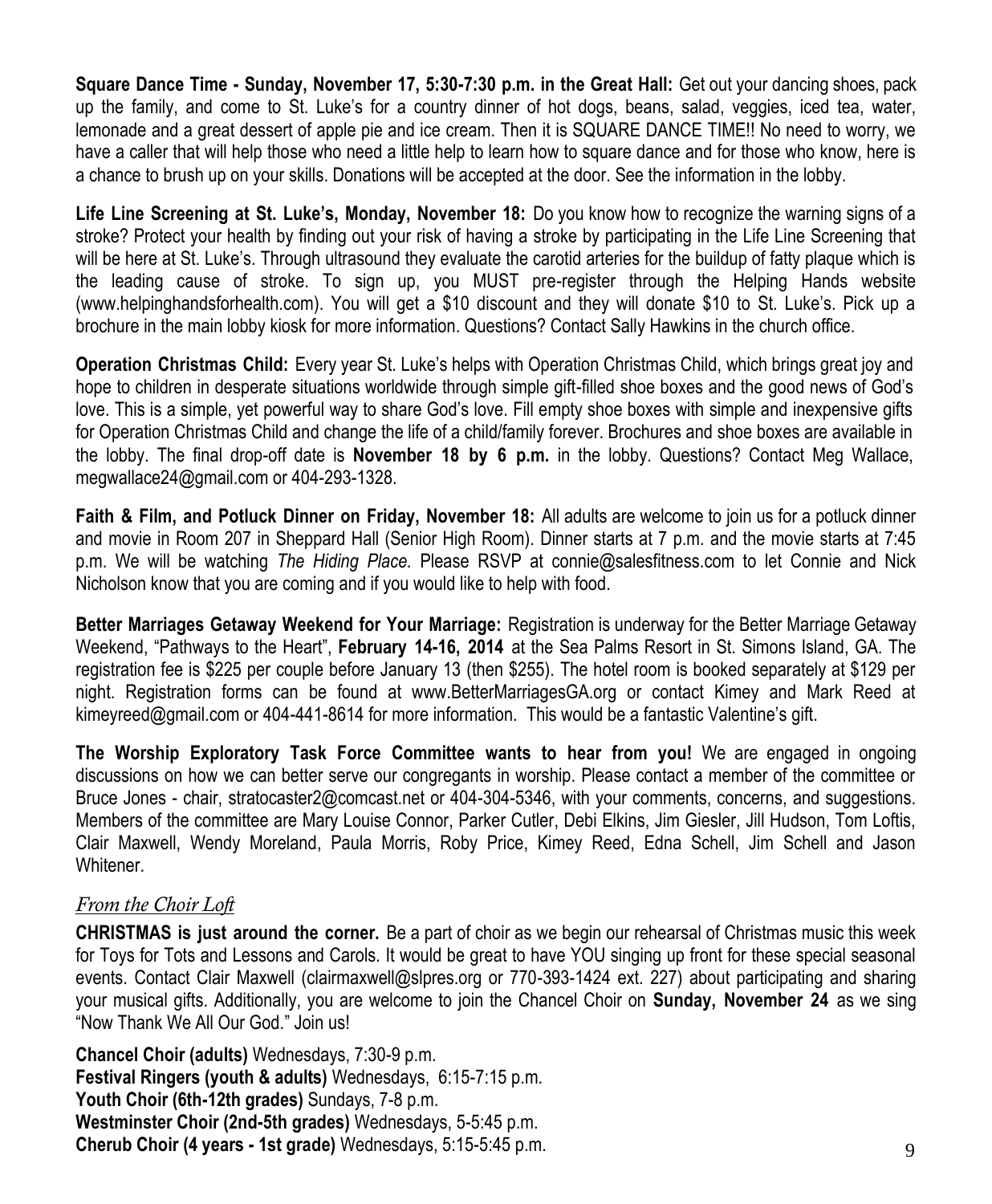# SERVE

**Thornwell Home Christmas Offering collected in October:** For 138 years, Thornwell Home for Children has helped children who suffer from neglect, abuse and abandonment. Thousands of children have been offered hope, healing and successful life stories. St. Luke's Presbyterian Women has supported Thornwell for over 30 years with a special Christmas Offering. Our St. Luke's tradition is asking everyone to donate in lieu of sending Christmas cards to your St. Luke's Family! There are pew envelopes as well as envelopes and information in the lobby. Thank you for helping to brighten a child's Christmas morning! Please make **checks payable to Presbyterian Women.** 

**ArtReach for Outreach!** The Trinity Alternative Gift market is holding an art contest for children and youth that **runs through November 10**. The winning entries will become the front cover for note cards, angel cards, and Christmas cards to be sold in the market in December, as well as for all of our Christmas season bulletins. Drop your completed pictures in the red drop-box in the main lobby. Questions? Contact Christine Crutchfield (gafrog01@hotmail.com).

**Honduras Outreach International (HOI):** Mark your calendars for the "Honduras Comes to Atlanta" event on **Thursday, November 7**, 6:30-9:00 p.m. at the Marriott Courtyard in Decatur, GA. The event will include special guests from Honduras as well as a time to honor Matt Moore, a longtime support of HOI. Tickets are \$80 per person and may be purchased online at www.hoi.org/rsvp or contact Erin Daniel at 404-327-5768.

**Operation Christmas Child** brings great joy and hope to children in desperate situations worldwide through simple gift-filled shoe boxes and the good news of God's love. This is a simple, yet powerful way to share God's love. Fill empty shoe boxes with simple and inexpensive gifts for Operation Christmas Child and change the life of a child/ family forever. Brochures and shoe boxes are available in the lobby. Final drop-off date is **November 17 by 6 p.m.** in the lobby. Questions? Contact Meg Wallace, megwallace24@gmail.com or 404-293-1328.

**Buy Some; Share One:** St. Luke's has an ongoing food drive to support local organizations. We ask that **every** time you go to the grocery store, pick up one extra non-perishable item and put it in one of the carts in the main lobby (just inside the doors at the Manhasset entrance) - Buy Some; Share One! Their most needed items are canned meats such as chicken and tuna, peanut butter, jelly, cereal, rice, canned vegetables, cereal and toilet paper. Please help fill the pantry for neighbors seeking assistance. We are now collecting for the Interfaith Outreach Home.

**R.O.C.K. (Reaching Out Through Crocheting & Knitting):** Wednesdays, 10 a.m. - noon. Men and women, young and not quite so young, of varying skill levels (absolute beginners to experts) are welcome! We make prayer shawls, layette sets for preemies, squares for blankets, and a variety of other items for outreach projects.

**Get together with some friends for a continental breakfast here at St. Luke's every Sunday morning.** If you and your friends could furnish one of these breakfasts, we will be glad to reimburse you. Please sign up on http://www.signupgenius.com/go/10C094DADAC22AB9-continental or contact Jay Burton, jburton@mfllaw.com.

**Helping Hands:** This ministry matches short term or emergent needs in the congregation with available resources. Could you use your time and talent to assist someone in the congregation? Examples are setting up or assisting with a computer, driving a member to an appointment, helping change light bulbs. If this interests you, contact Billy Martin, billybeer214@yahoo.com or 770-441-0373. If you need the Helping Hands team, contact your Deacon.

**Looking to serve your church?** There is a need for those willing to serve in a friendly and welcoming way as ushers. Duties include greeting everyone, passing out bulletins, taking up the offering, directing congregants during communion, and tidying up after worship. Questions? Contact John Tienken, 770-394-1104, tienkenj@gmail.com.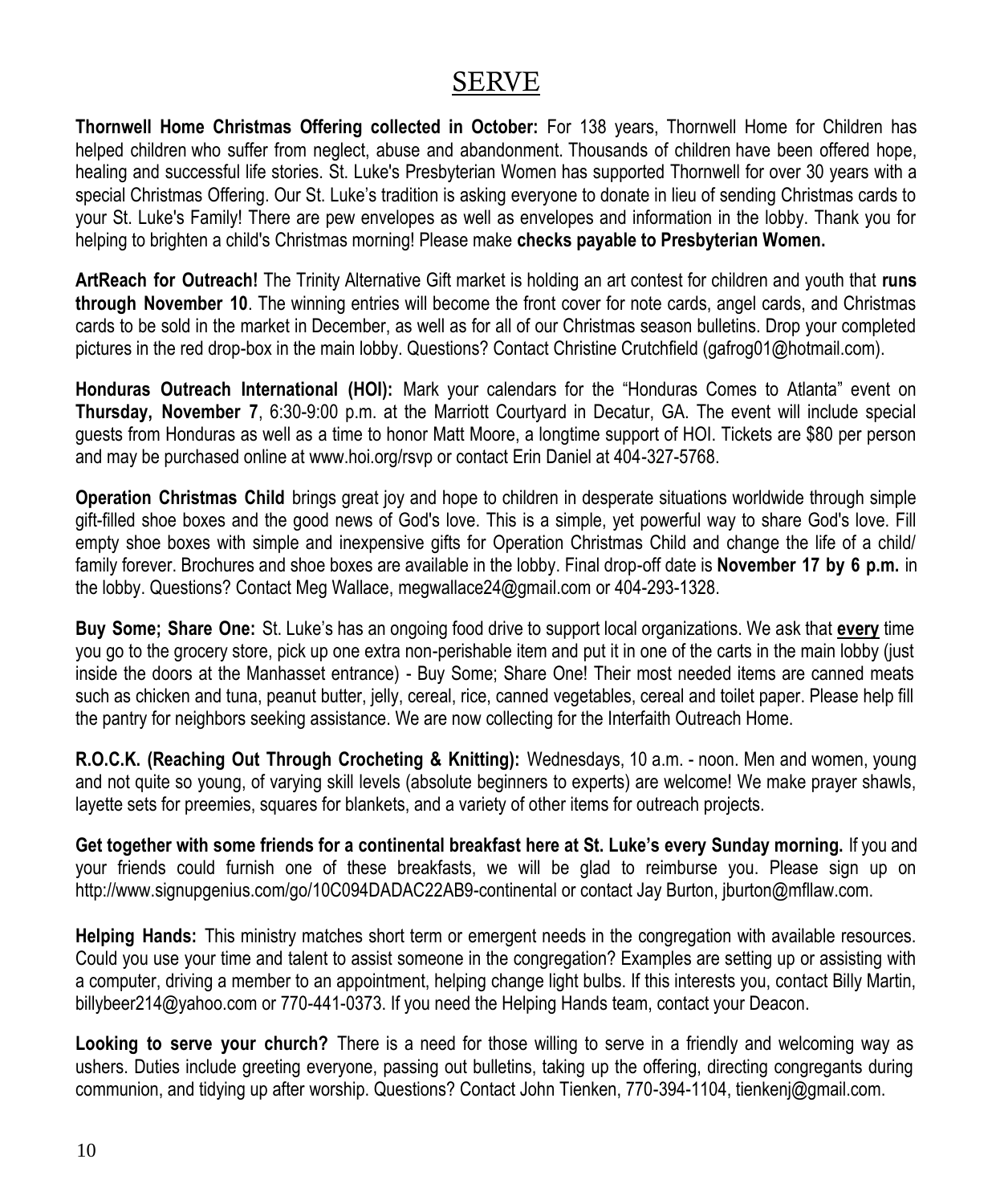**Looking for a great way to meet other St. Luke's members while serving our congregation?** St. Luke's meal ministry provides meals for families or individuals who are recovering from a recent surgery or illness, suffering from the loss of a loved one, or celebrating the birth or adoption of a new baby. If you are interested in delivering a meal to a congregation member or would like more information, please contact Krissy Williams at bkcook71@yahoo.com.

**Prayer Ministry:** Our St. Luke's Prayer Ministry Team is involved in intercessory prayer. Intercessory prayer is the act of praying on behalf of others. The Bible is clear that Christians are called to be intercessors. If you would like to become a part of the Prayer Ministry Team, contact Paula Barbin, barbin@fulton.K12.ga.us or 678-297-9877.



# Elders

**Class of 2014:** Tricia Bridges, Jim Bryant, Faye Cashwell (Clerk of Session), Parker Cutler (Youth Elder), Annie Hardy, Sally Joyce, David King, Dick Miller, John Ray. **Class of 2015:** Jennie Burroughs, Jared Elliot, Tricia Igleheart, Fern Mitropoulos, Mark Reed, Chris Wiseman, Chris Wallace, Les Woodsides. **Class of 2016:**  Rich Crutchfield, Mary Guerrant, Tom Loftis, David McKenney, Wayne Radloff, Mark Ryan, David Tharp, Allison Thornton.

## Deacons

**Class of 2014:** Diane Beidl, Jay Burton, Jim Giesler (Moderator), Joyce Johnson, Jean Kammerer, Paula Morris, Luis Sepulveda, Carol Sweigert, Kris Turnbull. **Class of 2015:** Maria Barnhart, Matt Biggerstaff, Sarah Caverhill, Peter Keohane, Julie Knotts, Billy Martin, Gena Spears, Taylor Vivian, Krissy Williams. **Class of 2016:** Sandra Clay, Amanda Dunnick, Shawn Hamlin, Niki Rabren, Katherine Robeson, Rebecca Strickland, Jenny Troha, Michelle Vail, Meg Wallace.